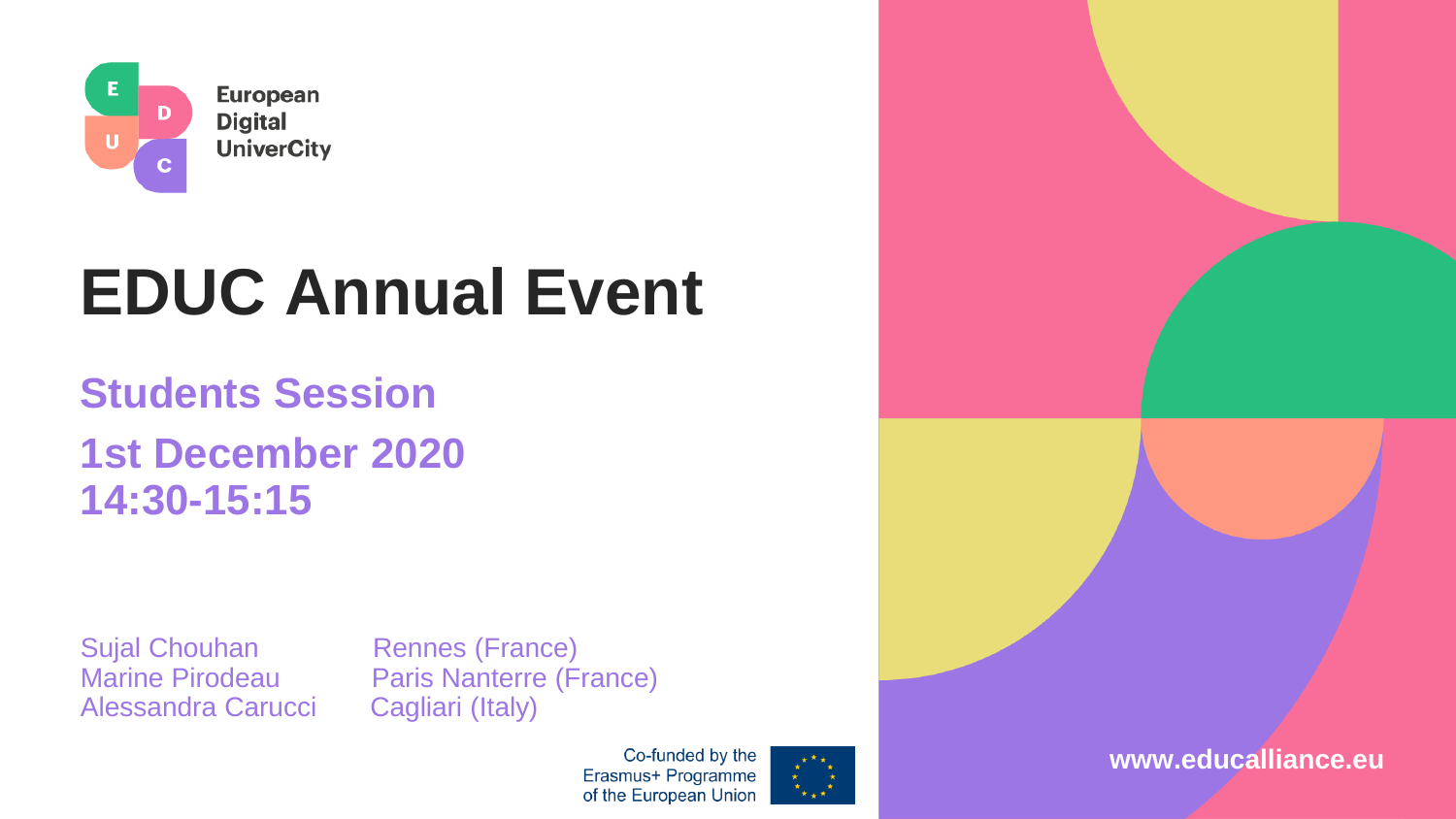# **Reminder of webinar rules**

- We invite you to react in the comment section, while remaining respectful.
- Ask questions in the comment section during the session! We will have some time to answer after the presentations.
- This webinar is recorded so that it is available to anyone who could not attend this session.









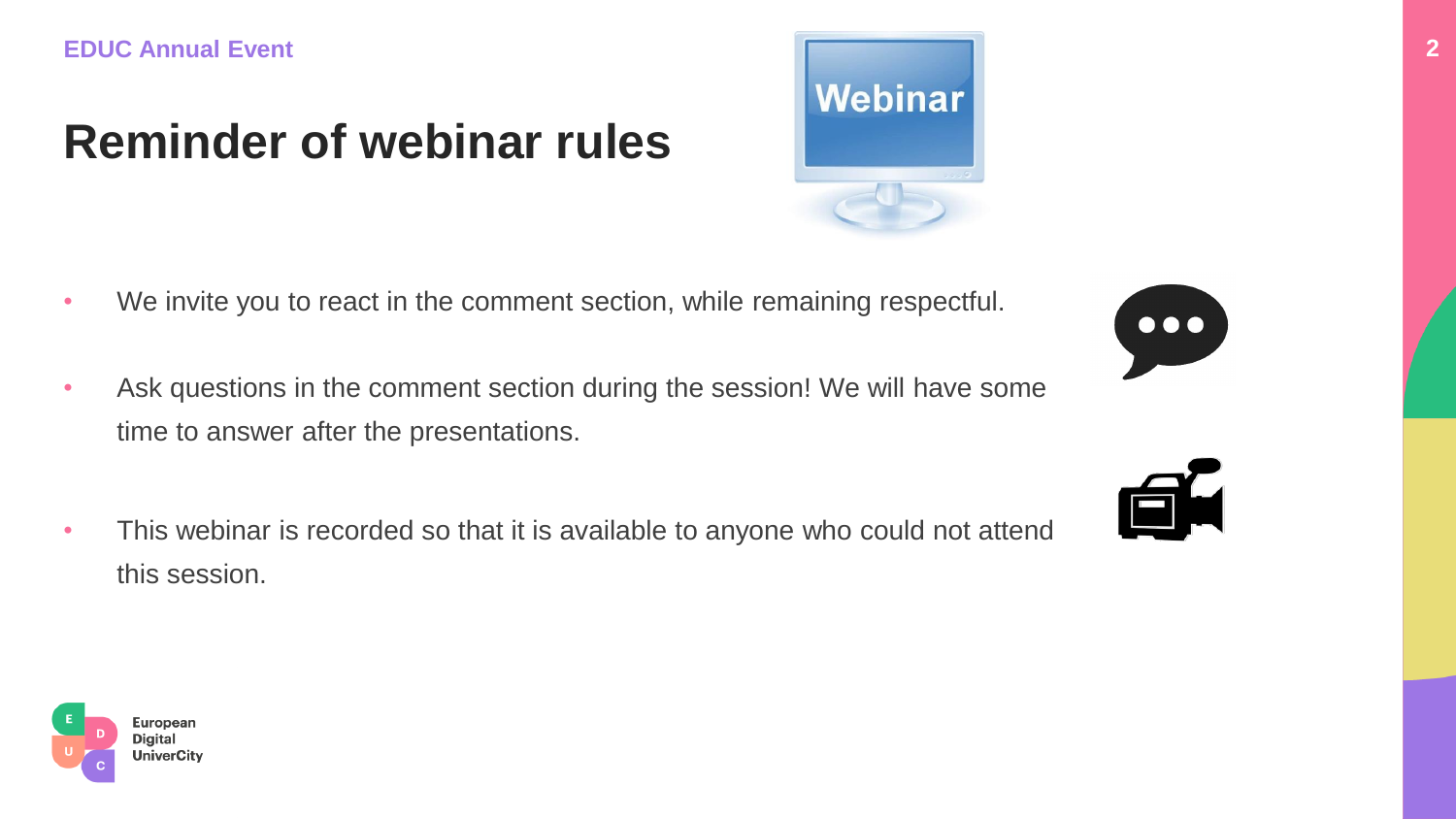# **Summary of the presentation**

1. A wide choice of online and blended courses

2. Different physical mobilities

3. Gap Year Focus

4. Introduction to research and research opportunities

Q/A at different times during the session



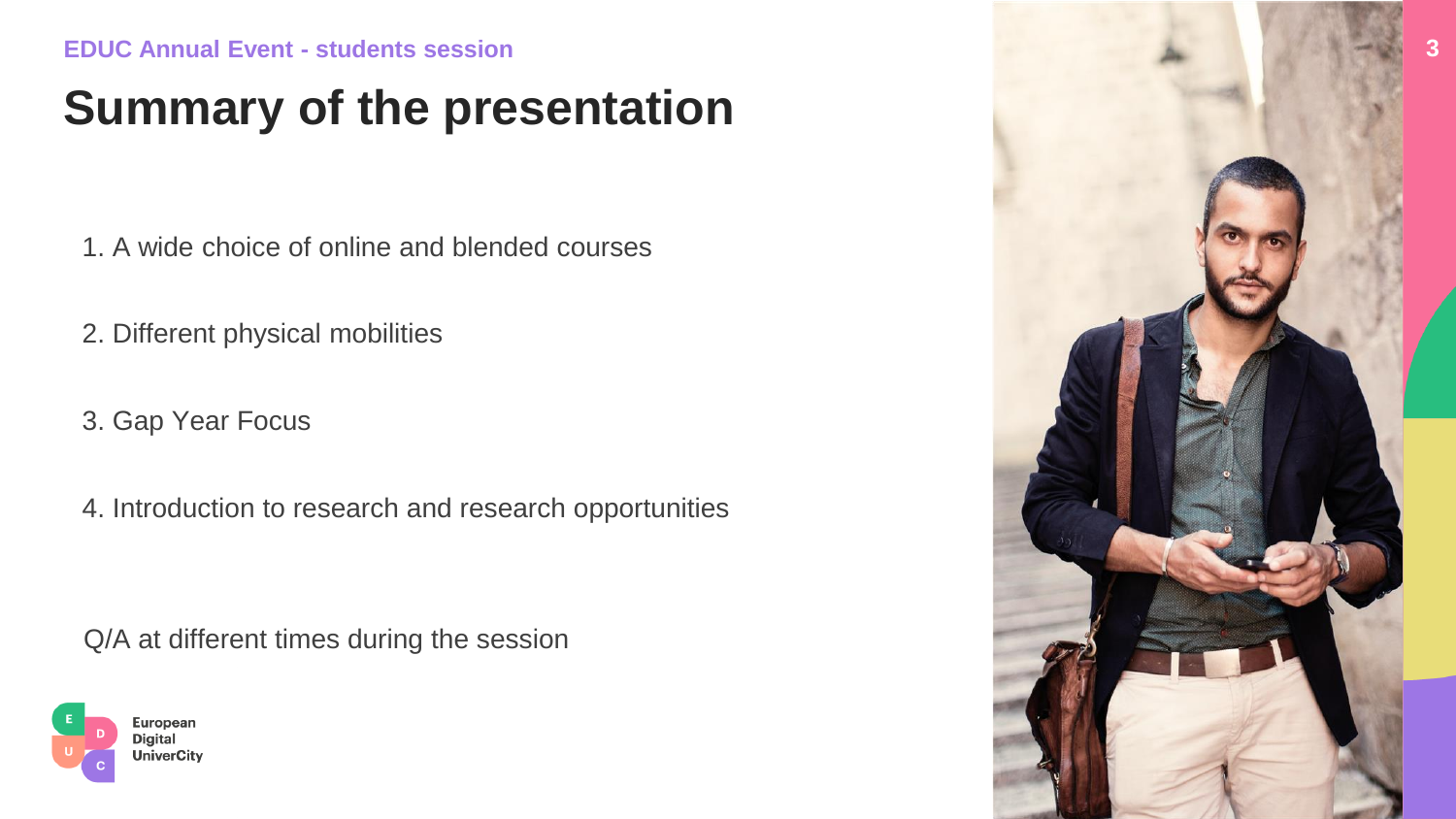**Mobility for All** – facilitate and render accessible

**Develop your language skills**

**Build your international profile**

**Work in a multicultural environment**

**Make learning even more dynamic**



- employability **Interdisciplinarity:** Enlarge your learning scope **Develop cross-board professional skills** - soft skills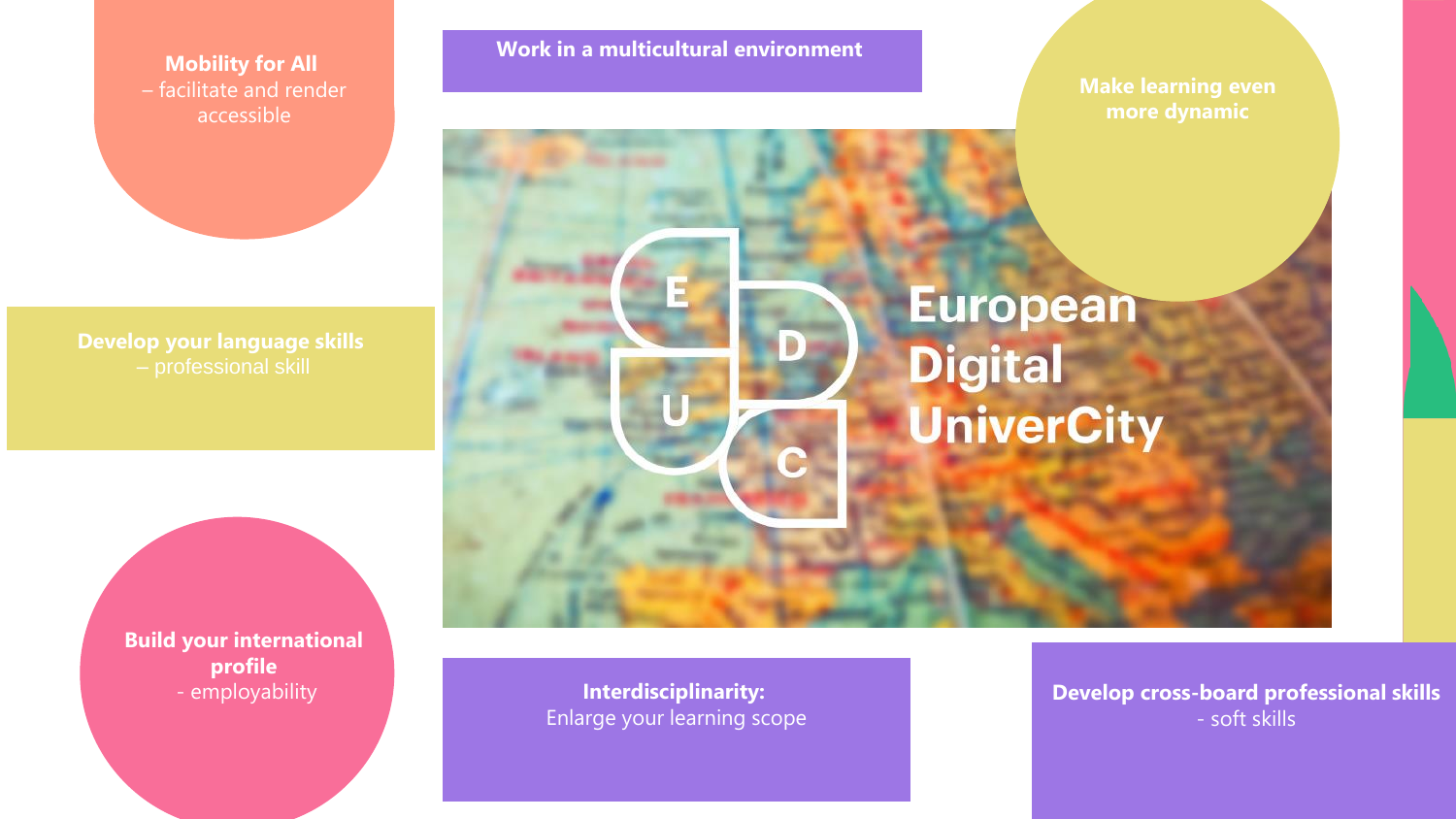#### **1. A wide choice of online and blended courses**

| <b>Type of activities</b>                                                                                                                                                                                                                                             | <b>Levels</b> | <b>Duration</b>          |
|-----------------------------------------------------------------------------------------------------------------------------------------------------------------------------------------------------------------------------------------------------------------------|---------------|--------------------------|
| <b>Courses with virtual mobility</b><br>New teaching projects, student-centrered<br>Gamification, student-collaborations<br>Following a European teacher's lesson from<br>home,<br>Greater flexibility, dynamic lessons.<br>Recorded: rewatch-relisten-learning more. | BA / MA       | 1 month $-1$<br>semester |
| <b>Online course(s) on EU issues</b><br>Variety of disciplines                                                                                                                                                                                                        | BA / MA       | 1 semester               |
| <b>Online language course(s)</b> English, French,<br>Hungarian,<br><b>Italian and Czech</b><br>Provided by EDUC universities                                                                                                                                          | BA / MA       | 1 semester               |

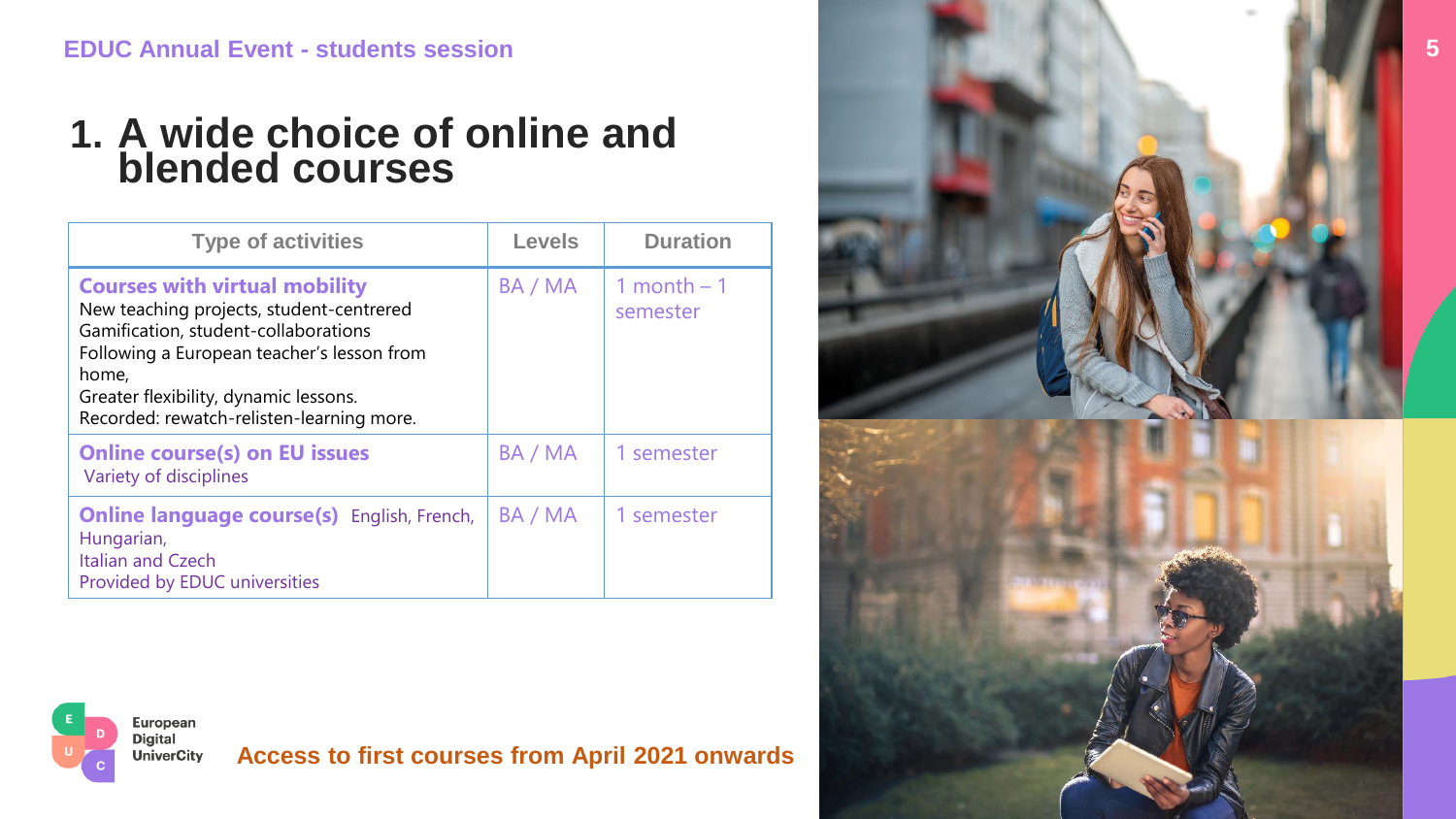#### **1. A wide choice of online and blended courses**

| <b>Type of activities</b>                                                                                                                                                 | <b>Levels</b> | <b>Duration</b>                    |
|---------------------------------------------------------------------------------------------------------------------------------------------------------------------------|---------------|------------------------------------|
| <b>Short blended courses: mixing mobilities</b><br>+ Distant student collaboration<br>+ 1-week physical mobility<br>+ Work with external partners<br>+ Societal challenge |               | $BA / MA$ 1 month $-1$<br>semester |
| <b>International collaboration</b><br>Collaborate with international students on the same project<br>International teacher-student collaboration                          | BA / MA       | Variable                           |



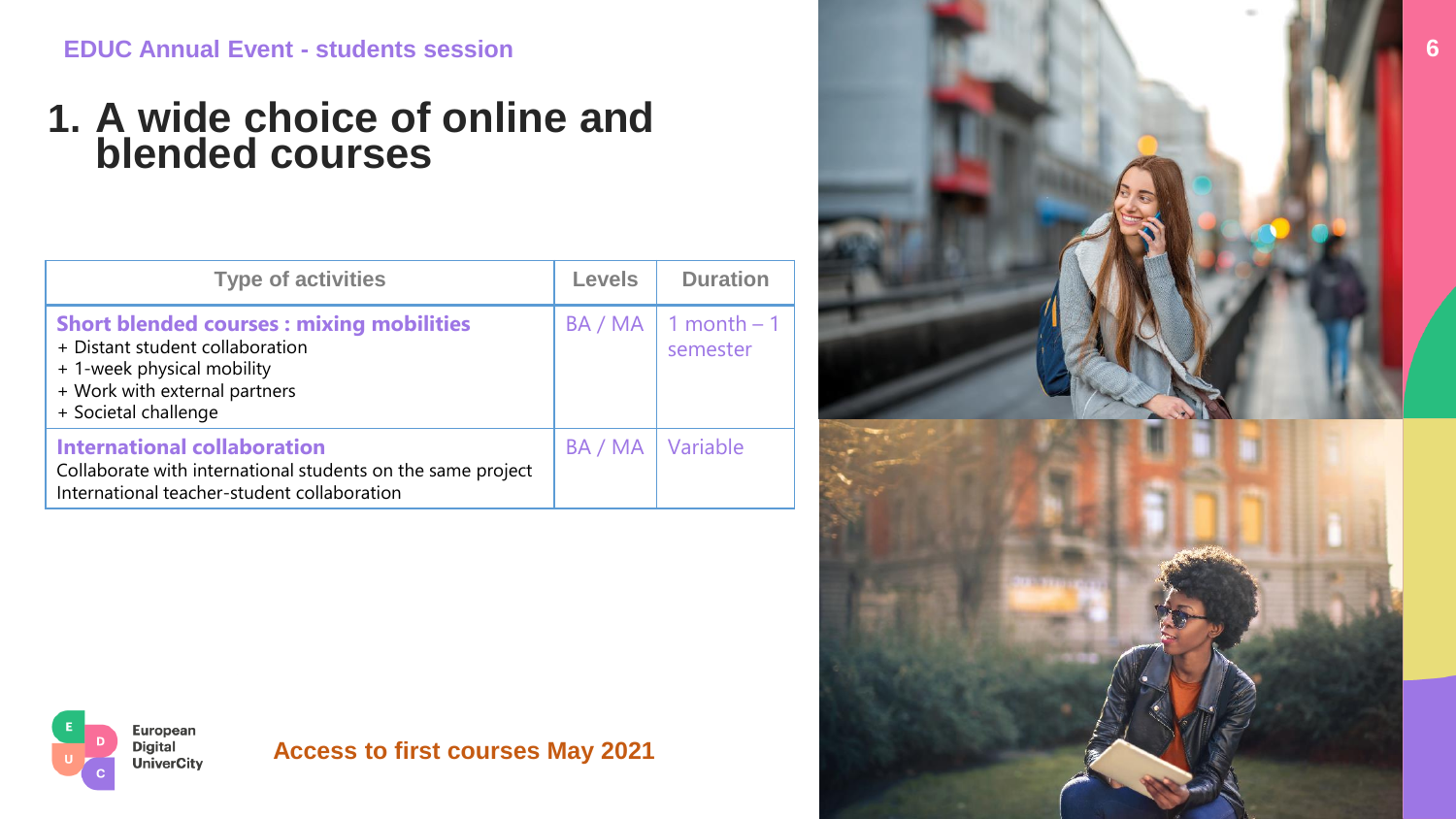## **2. Different physical mobilities**

| <b>Type of activities</b>                                                                                    | <b>Levels</b> | <b>Duration</b>     |
|--------------------------------------------------------------------------------------------------------------|---------------|---------------------|
| <b>Summer / Winter schools</b>                                                                               | BA / MA       | 2 weeks             |
| <b>Mobility windows (please climb through!)</b><br>Masters programmes,<br>New Erasmus mobility opportunities | BA / MA       | 1 semester          |
| <b>Entrepreneurship training in Cagliari</b><br>In English<br>• Basic tools to starting a business           | <b>MA</b>     | 4 months            |
| <b>Student-entrepreneurs mobility in</b><br>another EDUC university                                          | BA / MA       | 1 week              |
| <b>EDUC Entrepreneurship Days:</b><br>• Paris Nanterre in 2021<br>• Cagliari in 2022                         | BA / MA       | 2 days              |
| A gap year in another discipline in<br>another EDUC university                                               | BA / MA       | 1 or 2<br>semesters |





Projects available in 2021 – follow our social networks ! **Digital**<br> **UniverCity**